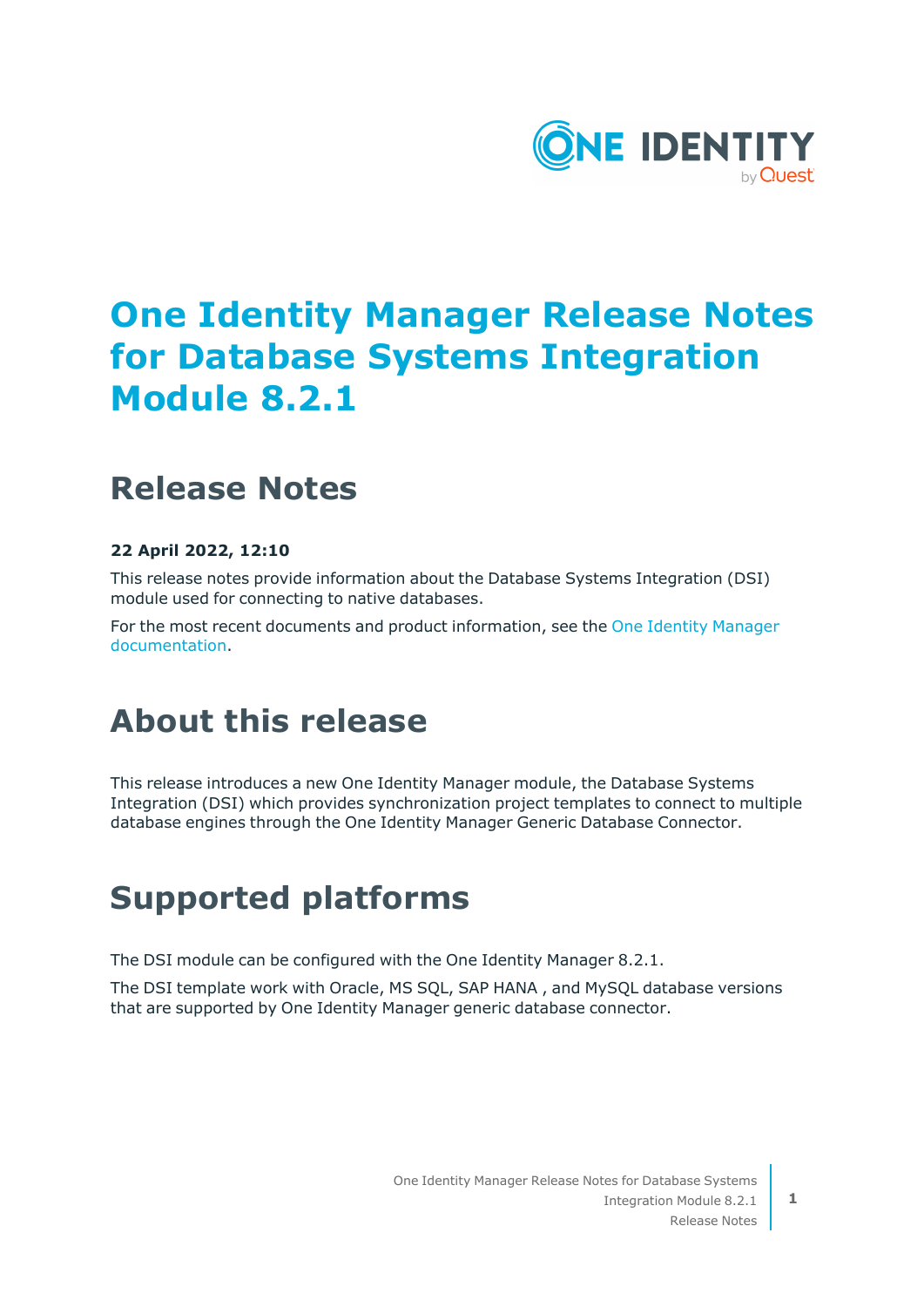# **Supported features**

New features supported in the current release of the DSI module are listed here:

#### **Table 1: New features**

| <b>Features</b>                                                                                  | <b>Issue</b><br>ΙD |
|--------------------------------------------------------------------------------------------------|--------------------|
| The DSI Module now supports the use case related to iseffective in Oracle,<br>MySQL and SAP HANA | 251967             |
| The Oracle template is validated against the new Oracle managed ADO.NET<br>provider              | 269117             |

### **Oracle database**

- Read all user accounts and their attributes
- Read all user roles
- Read all user profiles
- Read all tablespaces
- Read user role membership
- Read role membership
- Create and delete operations for users
- Change password for users
- Lock or unlock users
- Change role membership
- Change user role membership

### **MS SQL database**

#### **For server-level template**

- Read all login accounts and their attributes
- Read all server roles
- Read all login role membership
- Read all role membership
- Create and delete operations for login
- Change password for logins
- Lock or unlock logins
- Change role membership
- Change login role membership

### **For database-level template**

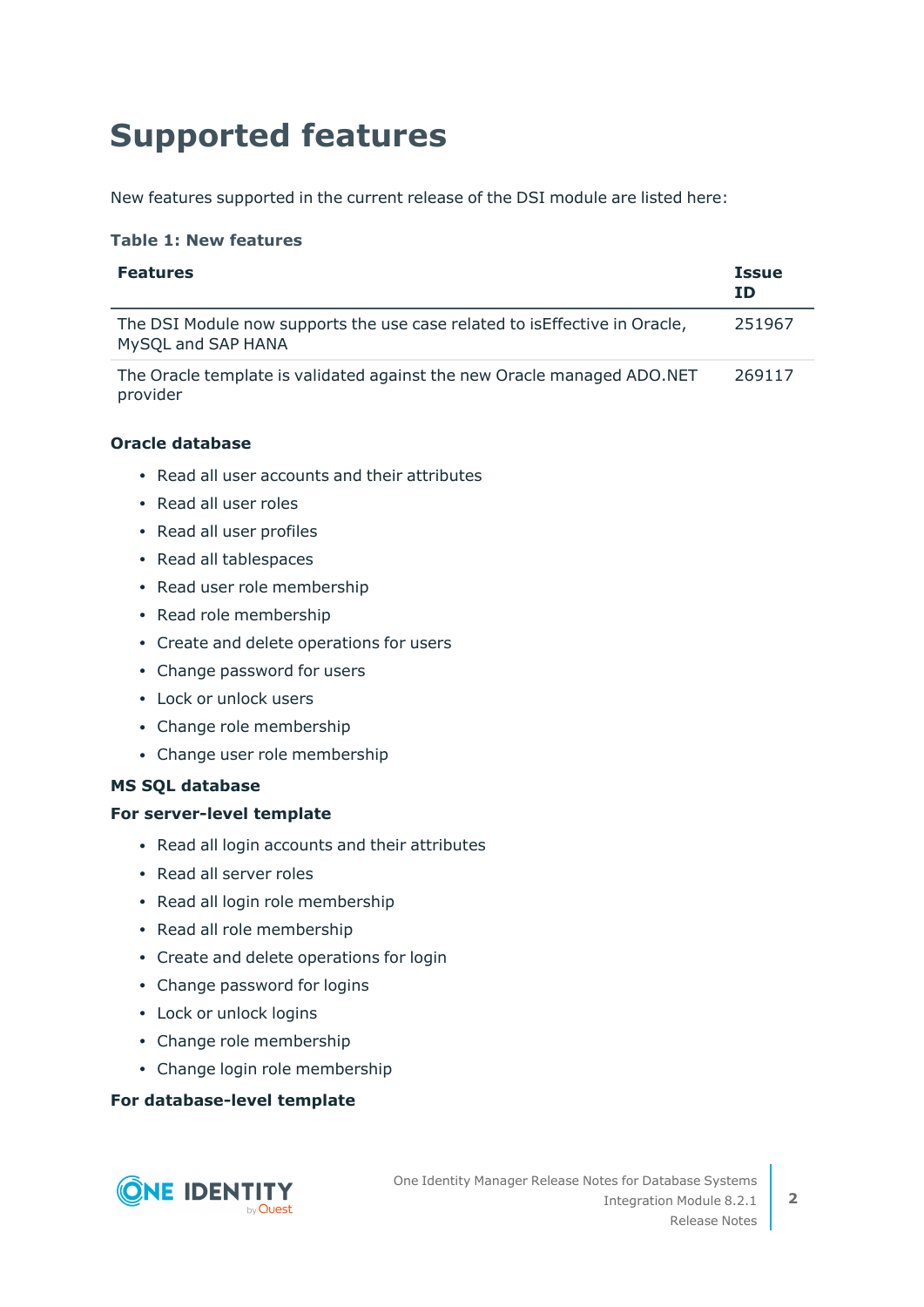- Read all user accounts and their attributes
- Read all database roles or application roles
- Read all user role membership
- Read all role membership
- Create and delete operations for users
- Change password for users
- Lock or unlock users
- Change role membership
- Change user role membership

#### **SAP HANA database**

- Read all user accounts and their attributes
- Read all user roles
- Read all user role membership
- Read role membership
- Create and delete operations for users
- Change password
- Lock or unlock user
- Change role membership
- Change user role membership

#### **MySQL database**

- Read all user accounts and their attributes
- Read all user privileges
- Read user assigned privileges
- Create, read, update, and delete users
- Change password
- Lock or unlock user
- Change privilege membership

## **Resolved issues**

The following is a list of issues addressed in this release.

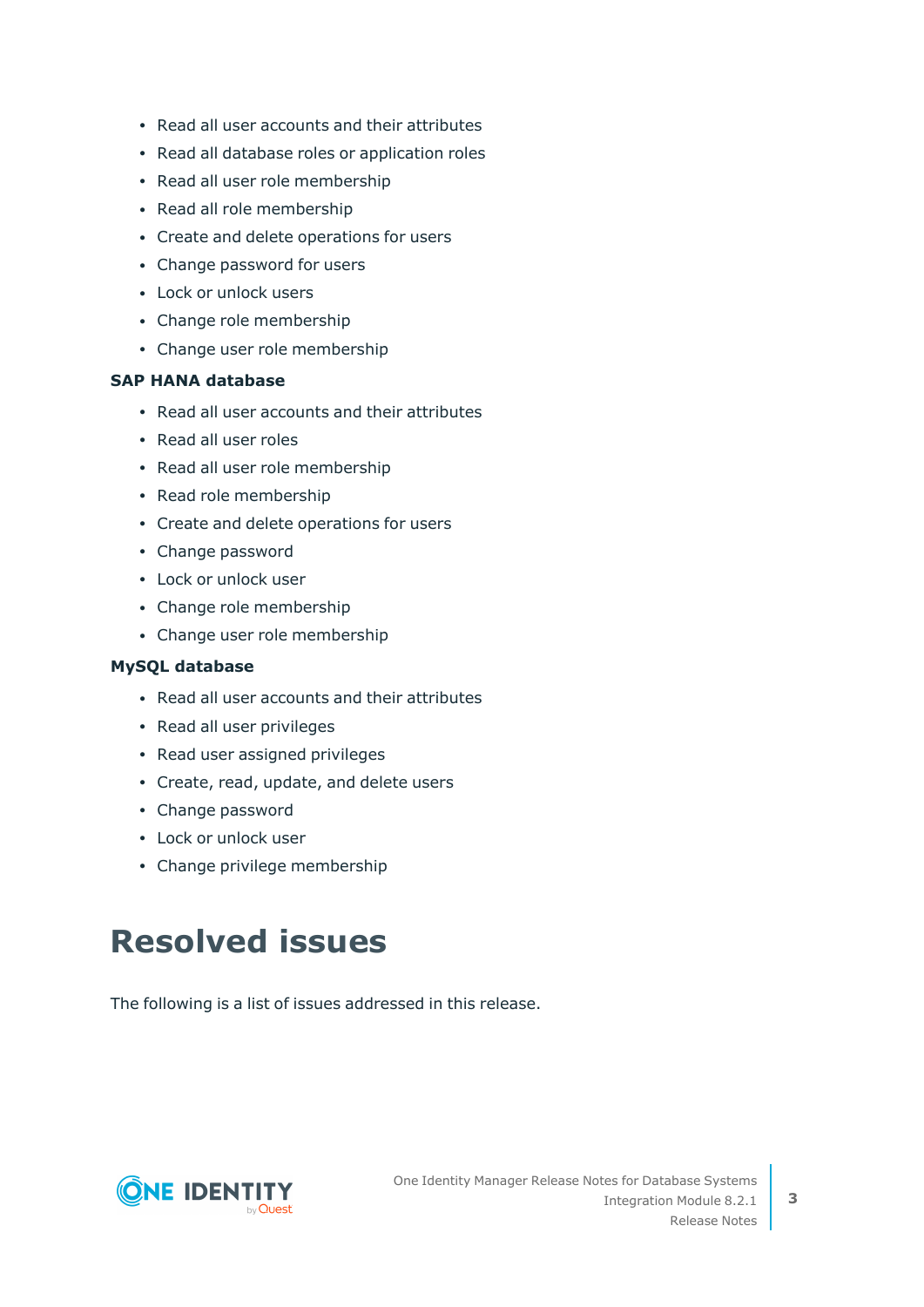### **Table 2: Resolved issues**

| <b>Resolved Issue</b>                                                                            | <b>Issue</b><br>ΙD |
|--------------------------------------------------------------------------------------------------|--------------------|
| The DSI Module now supports the use case related to iseffective in Oracle,<br>MySQL and SAP HANA | 251967             |
| The Oracle template is validated against the new Oracle managed ADO.NET<br>provider              | 269117             |

## **Known issues**

The following is a list of issues, including those attributed to third-party products, known to exist at the time of release.

### **Table 3: General known issues**

| <b>Known Issue</b>                                                                                                                                                                                                      | <b>Issue</b><br><b>ID</b> |
|-------------------------------------------------------------------------------------------------------------------------------------------------------------------------------------------------------------------------|---------------------------|
| <b>Oracle template</b>                                                                                                                                                                                                  |                           |
| Assignment of <b>GLOBAL_AQ_USER_ROLE</b> role to an Oracle user is not<br>supported in DSI.                                                                                                                             | 110164                    |
| After creating a user, the <b>CONNECT</b> role does not appear in <b>Groups</b> . After a<br>resynchronization the role is visible.                                                                                     | 115982                    |
| New user creation with the option WITH ADMIN OPTION is not supported in<br>DSI.                                                                                                                                         | 115976                    |
| <b>Microsoft SQL template</b>                                                                                                                                                                                           |                           |
| The fixed server or database role to fixed server, database, or user defined<br>role assignment is restricted in MS SQL Server.                                                                                         | 110662                    |
| While assigning role membership to login, the role <b>public</b> cannot be assigned<br>through One Identity Manager. By default, it is assigned during login creation.<br>The role public cannot be revoked for logins. | 110682                    |
| Enabling or disabling of MS SQL Login for <b>WINDOWS GROUP</b> is not<br>supported in DSI.                                                                                                                              | 113273                    |
| Creating MS SQL Logins for certificate and asymmetric key is not supported in<br>DSI.                                                                                                                                   | 115893                    |
| <b>SAP HANA template</b>                                                                                                                                                                                                |                           |
| Duplicate entries from Roles is not synchronized in DSI.                                                                                                                                                                | 113841                    |
| Certain role membership assignments are not allowed to users and roles.                                                                                                                                                 | 116105                    |

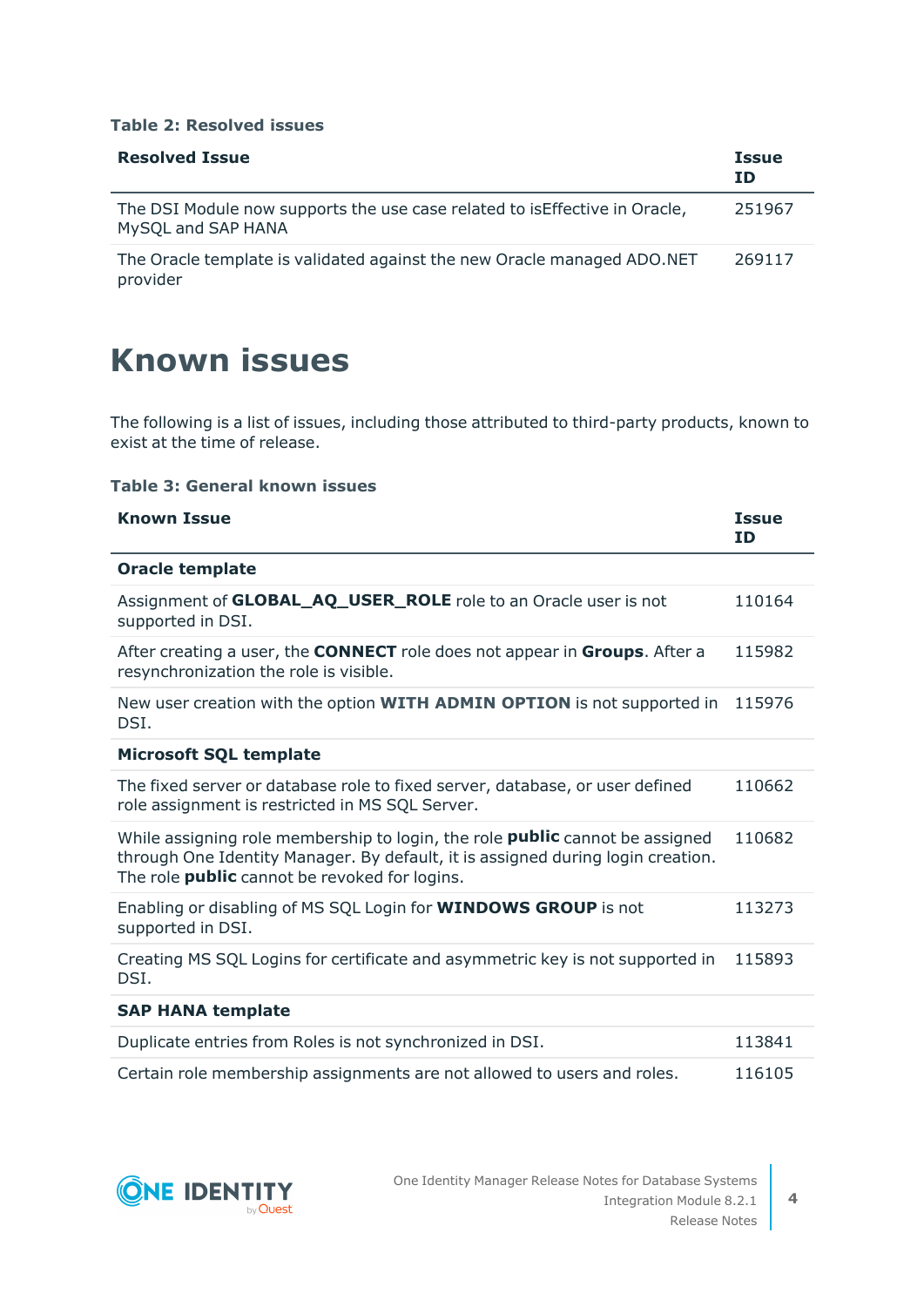# **System Requirements**

Ensure that your system meets the following minimum hardware and system requirements before installing One Identity Manager. For more detailed information about system prerequisites, see the One Identity Manager Installation Guide.

NOTE: When setting up a virtual environment, carefully consider the configuration aspects such as CPU, memory availability, I/O subsystem, and network infrastructure to ensure the virtual layer has the necessary resources available. Please consult [One](https://support.oneidentity.com/essentials/support-guide#tab3) [Identity's](https://support.oneidentity.com/essentials/support-guide#tab3) Product Support Policies for more information on environment virtualization.

Every One Identity Manager installation can be virtualized. Ensure that performance and resources are available to the respective One Identity Manager component according to system requirements. Ideally, resource assignments for the database server are fixed. Virtualization of a One Identity Manager installation should only be attempted by experts with strong knowledge of virtualization techniques.

## **Minimum requirements for the database server**

A server must meet the following system requirements for installation of a One Identity Manager database. Depending on the number of One Identity Manager modules and the accounts managed in One Identity Manager, the requirements for working memory, hard disk storage, and processors may be significantly greater than the minimum requirements.

| <b>Requirement</b> | <b>Details</b>                                                                  |
|--------------------|---------------------------------------------------------------------------------|
| Processor          | 8 physical cores with 2.5 GHz+ frequency<br>(non-production)                    |
|                    | 16 physical cores with 2.5 GHz + frequency<br>(production)                      |
|                    | NOTE: 16 physical cores are recom-<br>mended on the grounds of performance.     |
| Memory             | 16 GB+ RAM (non-production)                                                     |
|                    | 64 GB+ RAM (production)                                                         |
| Free disk space    | 100 GB                                                                          |
| Operating system   | Windows operating systems                                                       |
|                    | • Note the requirements from Microsoft<br>for the installed SQL Server version. |
|                    | UNIX and Linux operating systems                                                |

### **Table 4: Database Server Minimum requirements**

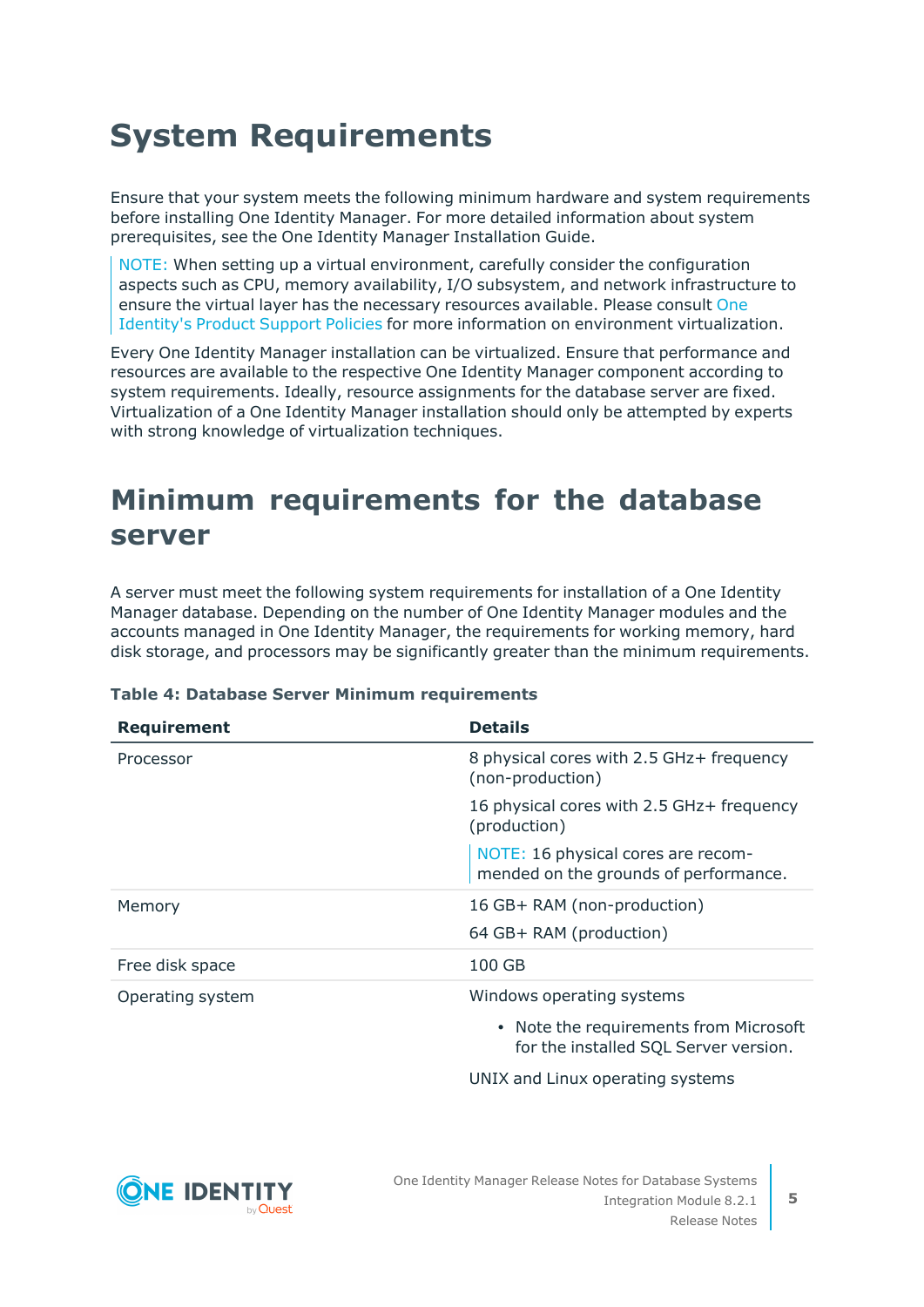| <b>Requirement</b> | <b>Details</b>                                                                                                    |
|--------------------|-------------------------------------------------------------------------------------------------------------------|
|                    | • Note the minimum requirements<br>given by the operating system<br>manufacturer for SQL Server<br>databases.     |
| Software           | <b>SQL Server</b>                                                                                                 |
|                    | • SQL Server 2019 Standard Edition<br>(64-bit) with the current cumulative<br>update                              |
|                    | NOTE: The cumulative update 2 for<br>SQL Server 2019 is not supported.                                            |
|                    | • SQL Server 2017 Standard Edition<br>(64-bit) with the current<br>cumulative update                              |
|                    | NOTE: For performance reasons,<br>the use of SQL Server Enterprise<br>Edition is recommended for live<br>systems. |
|                    | • Compatibility level for<br>databases: SQL Server 2017<br>(140)                                                  |
|                    | • Default sort schema: case-<br>insensitive, SQL_Latin1_<br>General_CP1_CI_AS<br>(Recommended)                    |
|                    | • SQL Server Management<br>Studio (recommended)                                                                   |

NOTE: The minimum requirements listed above are considered to be for general use. With each custom One Identity Manager deployment these values may need to be increased to provide ideal performance. To determine production hardware requirements, it is strongly recommended to consult a qualified One Identity Partner or the One Identity Professional Services team. Failure to do so may result in poor database performance.

For additional hardware recommendations, read the KB article [https://sup](https://sup-port.oneidentity.com/identity-manager/kb/290330/how-to-configure-settings-as-per-the-system-information-overview)[port.oneidentity.com/identity-manager/kb/290330/how-to-configure-settings-as-per](https://sup-port.oneidentity.com/identity-manager/kb/290330/how-to-configure-settings-as-per-the-system-information-overview)[the-system-information-overview](https://sup-port.oneidentity.com/identity-manager/kb/290330/how-to-configure-settings-as-per-the-system-information-overview), which outlines the System Information Overview available within One Identity Manager.

NOTE:In virtual environments, you must ensure that the VM host provides performance and resources to the database server according to system requirements. Ideally, resource assignments for the database server are fixed. Furthermore, optimal I/O performance must be provided, in particular for the database server. For more information about virtual environments, see Product [Support](https://support.oneidentity.com/essentials/support-guide) Policies.

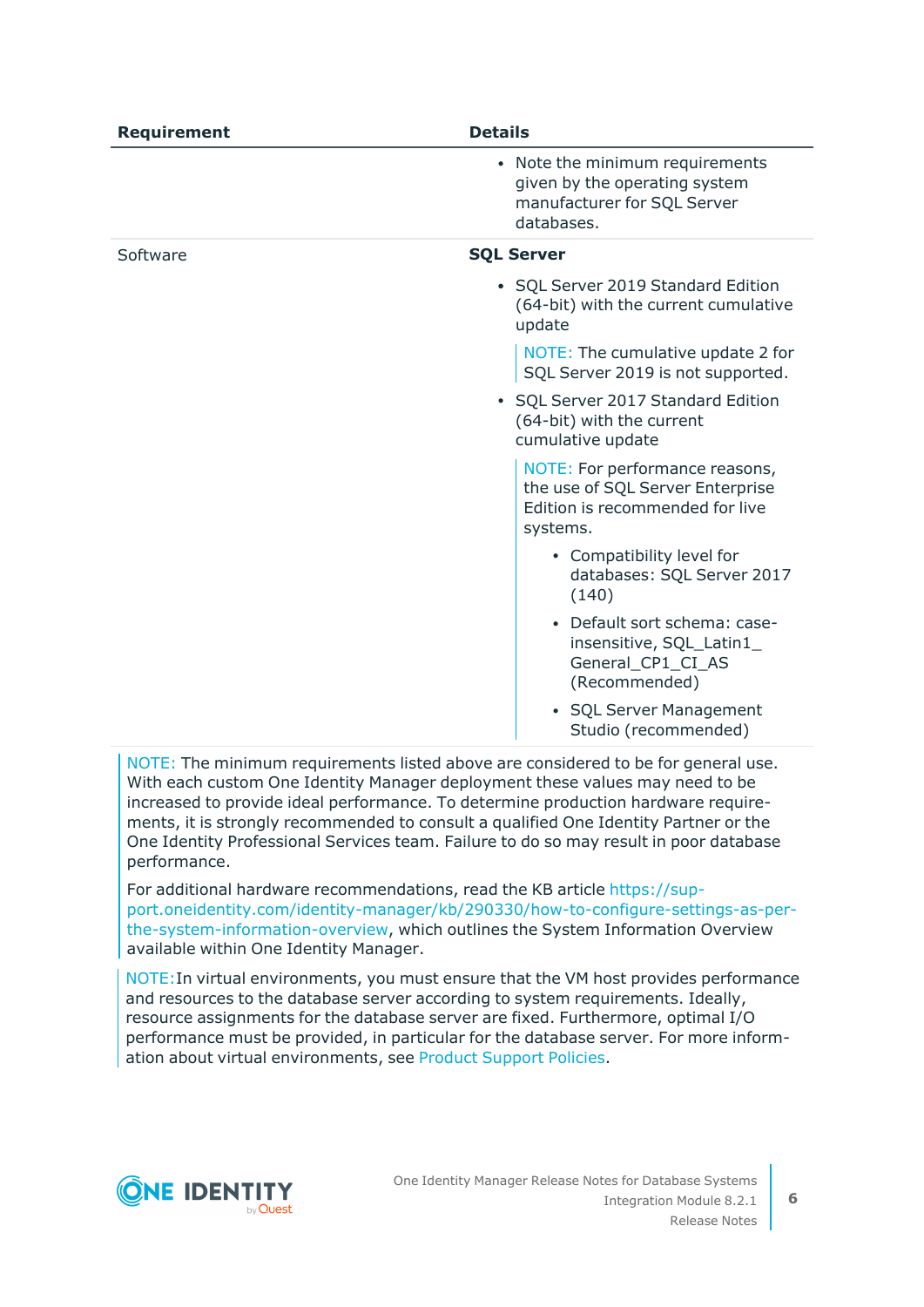## **Minimum requirements for the service server**

The following system prerequisites must be fulfilled to install the One Identity Manager Service on a server.

| <b>Requirement</b>     | <b>Details</b>                                                                                                                                                                                                                                                                                                                                 |
|------------------------|------------------------------------------------------------------------------------------------------------------------------------------------------------------------------------------------------------------------------------------------------------------------------------------------------------------------------------------------|
| Processor              | 8 physical cores with 2.5 GHz+                                                                                                                                                                                                                                                                                                                 |
| Memory                 | 16 GB RAM                                                                                                                                                                                                                                                                                                                                      |
| Free disk space        | 40 GB                                                                                                                                                                                                                                                                                                                                          |
| Operating<br>system    | Windows operating systems<br>Following versions are supported:<br>• Windows Server 2022<br>• Windows Server 2019<br>• Windows Server 2016<br>• Windows Server 2012 R2<br>• Windows Server 2012<br>Linux operating systems<br>• Linux operation system (64 bit) supported by the Mono project or<br>Docker images provided by the Mono project. |
| Additional<br>Software | Windows operating systems<br>Microsoft .NET Framework version 4.7.2 or later<br>NOTE: Take the target system manufacturer's recom-<br>mendations for connecting the target system into account.<br><b>Linux operating systems</b><br>• Mono 5.14 or later                                                                                      |

### **Table 5: Service Server Minimum requirements**

### **Minimum requirements for clients**

#### **Table 6: Client Minimum requirements**

| Requirement | <b>Details</b>                |
|-------------|-------------------------------|
| Processor   | 4 physical cores with 2.5 GHz |

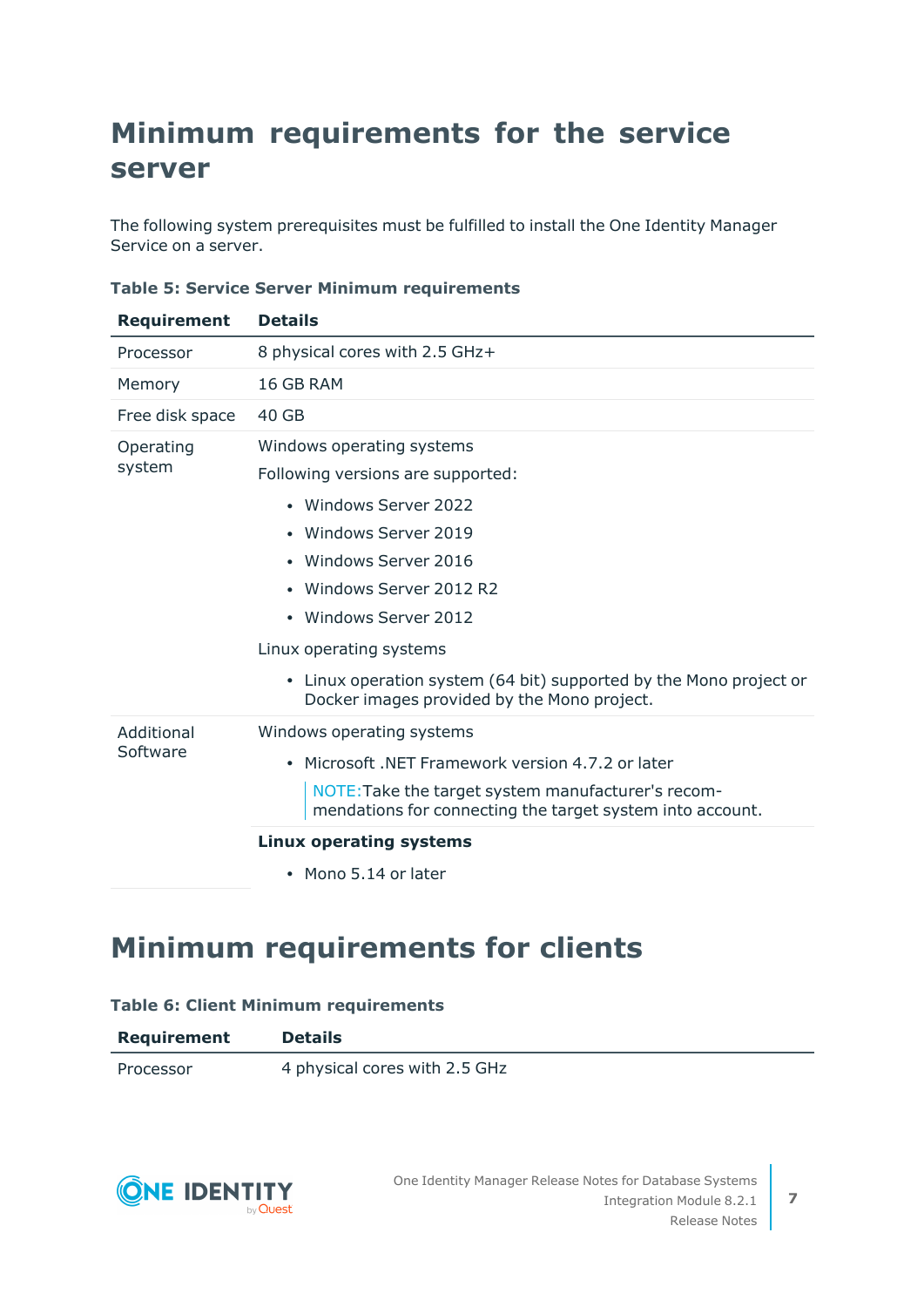| <b>Requirement</b>     | <b>Details</b>                                                                         |
|------------------------|----------------------------------------------------------------------------------------|
| Memory                 | 4 GB+ RAM                                                                              |
| Free disk space        | 1 GB                                                                                   |
| Operating system       | <b>Windows operating systems</b>                                                       |
|                        | • Windows $11(x64)$                                                                    |
|                        | • Windows 10 (32 bit or 64 bit) version 1511 or later                                  |
|                        | Windows 8.1 (32 bit or 64 bit) with the current service pack<br>$\bullet$              |
|                        | Windows 7 (32 bit or non-Itanium 64 bit) with the current<br>$\bullet$<br>service pack |
| Additional<br>Software | <b>Windows operating systems</b>                                                       |
|                        | Microsoft .NET Framework version 4.7.2 or later<br>$\bullet$                           |
|                        | Microsoft Edge WebView2<br>$\bullet$                                                   |
| Supported              | • Firefox (release channel)                                                            |
| browsers               | Chrome (release channel)<br>$\bullet$                                                  |
|                        | Microsoft Edge (release channel)<br>$\bullet$                                          |

## **Minimum requirements for the Web Server**

The following system prerequisites must be fulfilled to install web applications on a web server.

| <b>Requirement</b>  | <b>Details</b>                                                                                                                                                                       |
|---------------------|--------------------------------------------------------------------------------------------------------------------------------------------------------------------------------------|
| Processor           | 4 physical cores 1.65 GHz+                                                                                                                                                           |
| Memory              | 4 GB RAM                                                                                                                                                                             |
| Free disk space     | 40 GB                                                                                                                                                                                |
| Operating<br>system | Windows operating systems<br>• Windows Server 2022<br>• Windows Server 2019<br>• Windows Server 2016<br>• Windows Server 2012 R2<br>• Windows Server 2012<br>Linux operating systems |

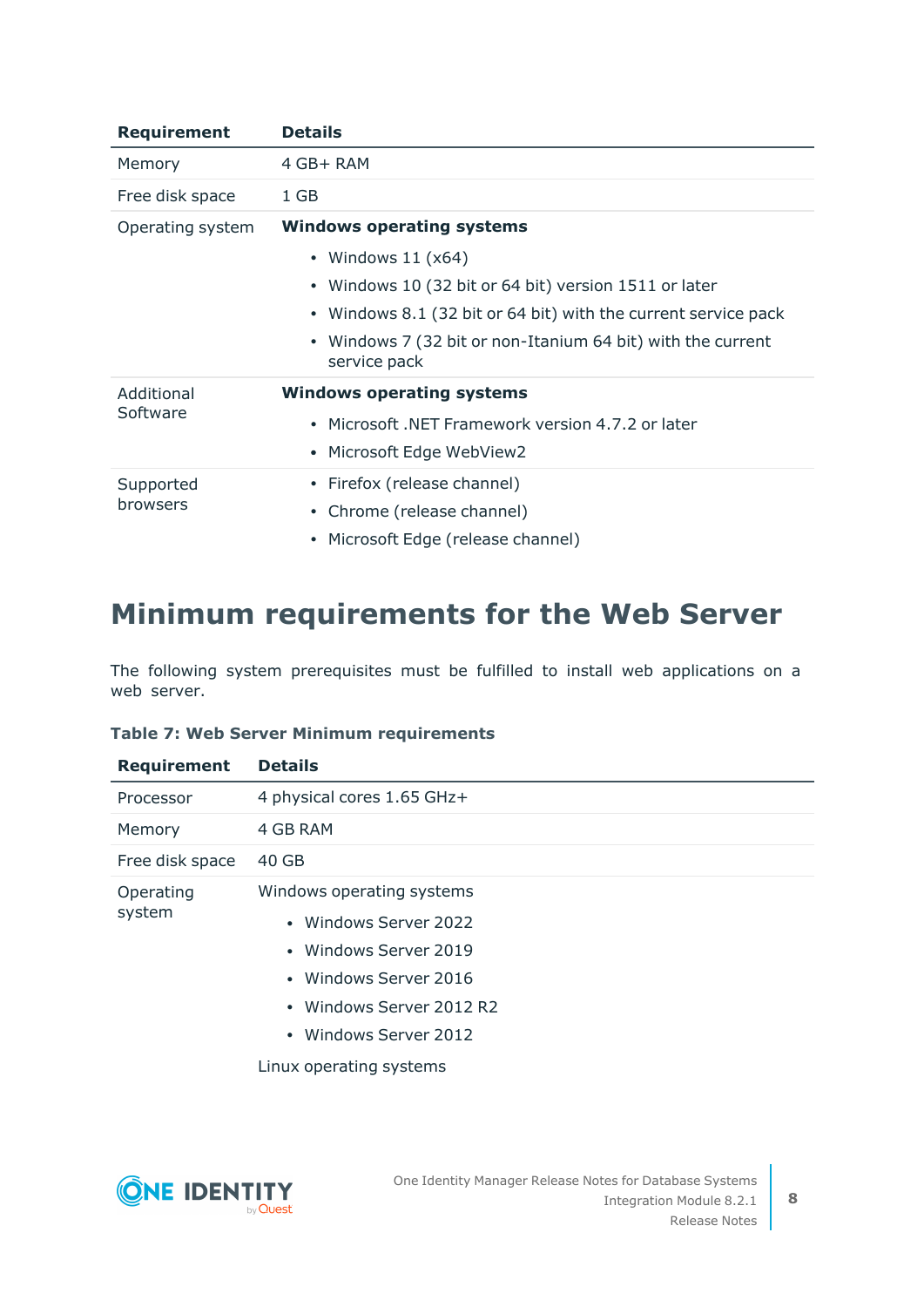| <b>Requirement</b> | <b>Details</b>                                                                                                                                                                                                       |
|--------------------|----------------------------------------------------------------------------------------------------------------------------------------------------------------------------------------------------------------------|
|                    | • Linux operation system (64 bit) supported by the Mono project or<br>Docker images provided by the Mono project. Please note the<br>operating system manufacturer's minimum requirements for<br>Apache HTTP Server. |
| Additional         | Windows operating systems                                                                                                                                                                                            |
| Software           | • Microsoft .NET Framework version 4.7.2 or later                                                                                                                                                                    |
|                    | • Microsoft Internet Information Service 10 or 8.5 or 8 or 7.5 or 7<br>with ASP.NET 4.7.2 and Role Services:                                                                                                         |
|                    | • Web Server > Common HTTP Features > Static Content                                                                                                                                                                 |
|                    | • Web Server > Common HTTP Features > Default<br><b>Document</b>                                                                                                                                                     |
|                    | • Web Server > Application Development > ASP.NET                                                                                                                                                                     |
|                    | • Web Server > Application Development > .NET Extens-<br>ibility                                                                                                                                                     |
|                    | • Web Server > Application Development > ISAPI<br>Extensions                                                                                                                                                         |
|                    | • Web Server > Application Development > ISAPI Filters                                                                                                                                                               |
|                    | • Web Server > Security > Basic Authentication                                                                                                                                                                       |
|                    | • Web Server > Security > Windows Authentication                                                                                                                                                                     |
|                    | • Web Server > Performance > Static Content Compression                                                                                                                                                              |
|                    | • Web Server > Performance > Dynamic Content<br>Compression                                                                                                                                                          |
|                    | <b>Linux operating systems</b>                                                                                                                                                                                       |
|                    | • NTP Client                                                                                                                                                                                                         |
|                    | • Mono 5.14 or later                                                                                                                                                                                                 |
|                    | • Apache HTTP Server 2.0 or 2.2 with following modules:                                                                                                                                                              |
|                    | mod mono<br>$\bullet$                                                                                                                                                                                                |
|                    | • rewrite                                                                                                                                                                                                            |
|                    |                                                                                                                                                                                                                      |

• ssl (optional)

### **Minimum requirements for the Application Server**

The following system prerequisites must be fulfilled for installation of the application server.

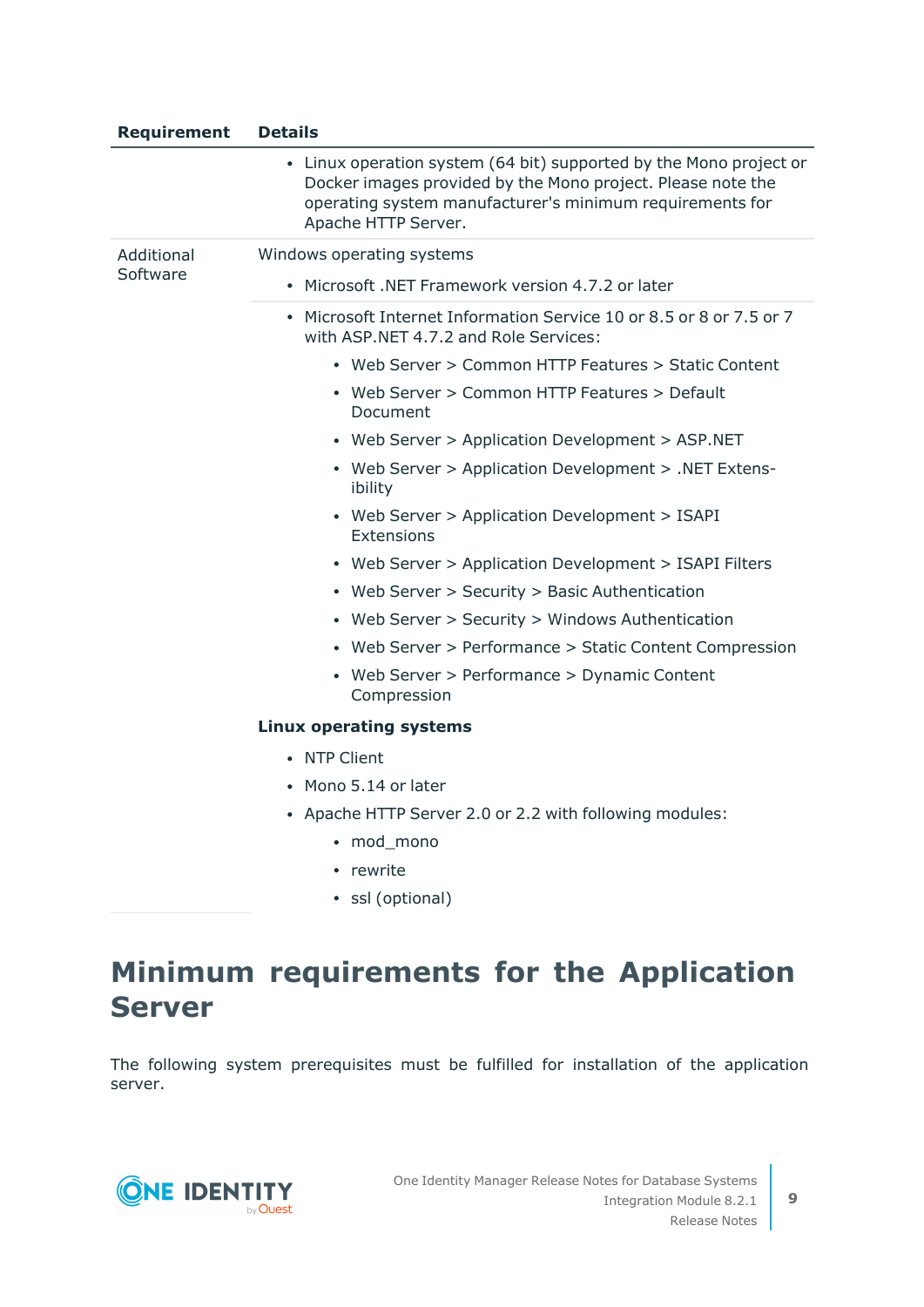| <b>Requirement</b>  | <b>Details</b>                                                                                                                                                                                                       |
|---------------------|----------------------------------------------------------------------------------------------------------------------------------------------------------------------------------------------------------------------|
| Processor           | 8 physical cores with 2.5 GHz+                                                                                                                                                                                       |
| Memory              | 8 GB RAM                                                                                                                                                                                                             |
| Free disk space     | 40 GB                                                                                                                                                                                                                |
| Operating<br>system | Windows operating systems                                                                                                                                                                                            |
|                     | • Windows Server 2022                                                                                                                                                                                                |
|                     | • Windows Server 2019                                                                                                                                                                                                |
|                     | • Windows Server 2016                                                                                                                                                                                                |
|                     | • Windows Server 2012 R2                                                                                                                                                                                             |
|                     | • Windows Server 2012                                                                                                                                                                                                |
|                     | Linux operating systems                                                                                                                                                                                              |
|                     | • Linux operation system (64 bit) supported by the Mono project or<br>Docker images provided by the Mono project. Please note the<br>operating system manufacturer's minimum requirements for<br>Apache HTTP Server. |
| Additional          | Windows operating systems                                                                                                                                                                                            |
| Software            | • Microsoft .NET Framework version 4.7.2 or later                                                                                                                                                                    |
|                     | Microsoft Internet Information Service 10 or 8.5 or 8 or 7.5 or 7<br>with ASP.NET 4.7.2 and Role Services:                                                                                                           |
|                     | • Web Server > Common HTTP Features > Static Content                                                                                                                                                                 |
|                     | • Web Server > Common HTTP Features > Default<br>Document                                                                                                                                                            |
|                     | • Web Server > Application Development > ASP.NET                                                                                                                                                                     |
|                     | • Web Server > Application Development > .NET Extens-<br>ibility                                                                                                                                                     |
|                     | • Web Server > Application Development > ISAPI<br>Extensions                                                                                                                                                         |
|                     | • Web Server > Application Development > ISAPI Filters                                                                                                                                                               |
|                     | • Web Server > Security > Basic Authentication                                                                                                                                                                       |
|                     | • Web Server > Security > Windows Authentication                                                                                                                                                                     |
|                     | • Web Server > Performance > Static Content Compression                                                                                                                                                              |
|                     | • Web Server > Performance > Dynamic Content<br>Compression                                                                                                                                                          |
|                     | <b>Linux operating systems</b>                                                                                                                                                                                       |

### **Table 8: Application Server Minimum requirements**

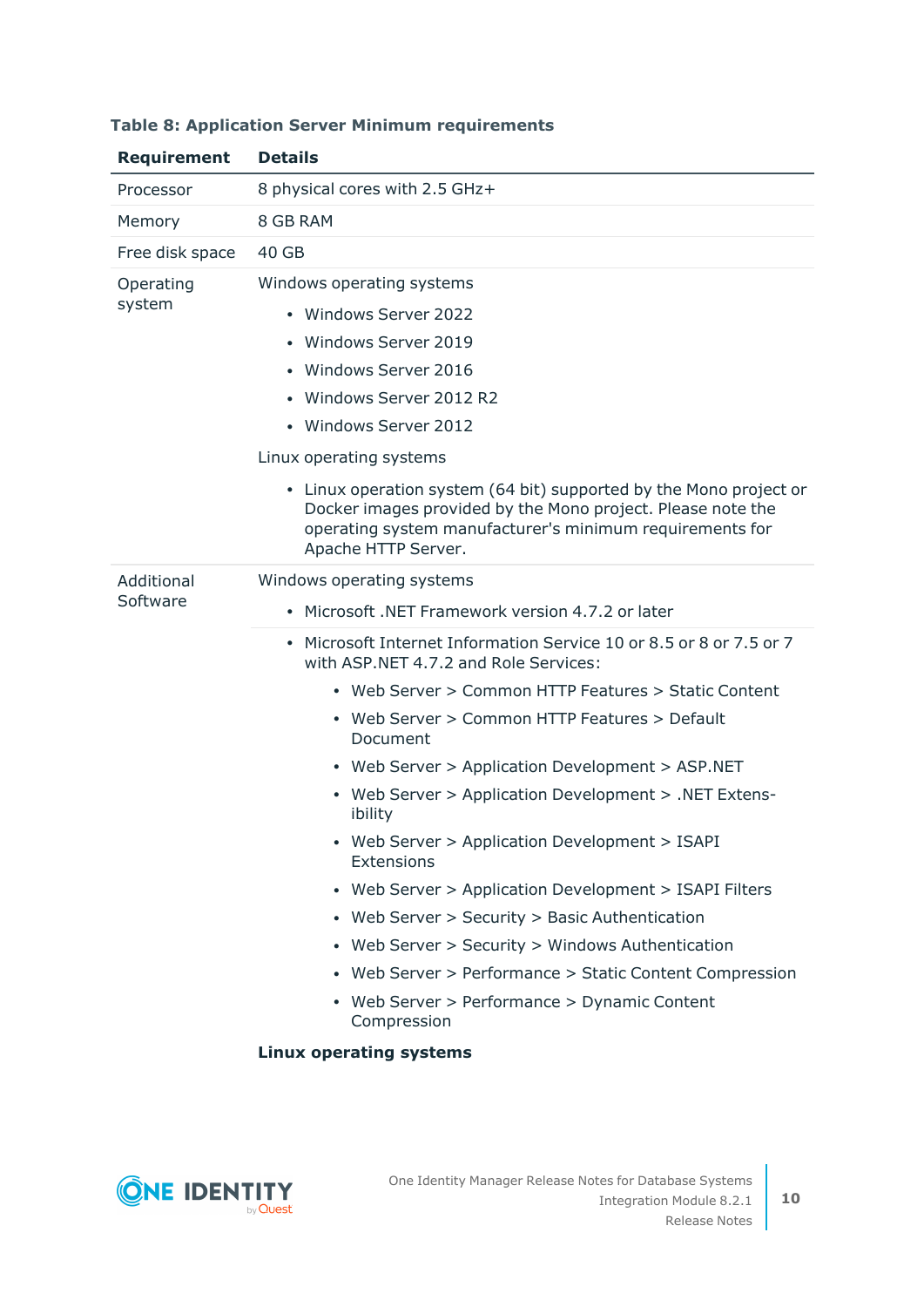- NTP Client
- Mono 5.14 or later
- Apache HTTP Server 2.0 or 2.2 with following modules:
	- mod mono
	- rewrite
	- ssl (optional)

## **Product licensing**

Use of this software is governed by the Software Transaction Agreement found at [www.oneidentity.com/legal/sta.aspx](http://www.oneidentity.com/legal/sta.aspx). This software does not require an activation or license key to operate.

## **Upgrade and installation instructions**

For more information on upgrade and installation instructions for the Database Systems Integration module, refer the *Administration Guide for Connecting to generic databases through Database Systems Integration Module*.

### **Schema changes**

The following provides an overview of schema changes from One Identity Manager version 8.0.3 up to version 8.2.1 included in DSI Module.

- **New column UNSAccountB. HostName** as host name of the host where the **mysql** user account has access.
- New column **UNSAccountB.AccountType** as the type of MSSQL /SAP user.

### **Changes to system connectors**

The following section provides an overview of the modified synchronization templates and an overview of all patches provided by Database Systems Integration module for One Identity Manager version 8.0.3 to version 8.2.1. Apply the provided patches to existing synchronization projects. For more information on applying patches see, Applying patches to synchronization projects topic in the latest *One Identity Manager Release Notes*.

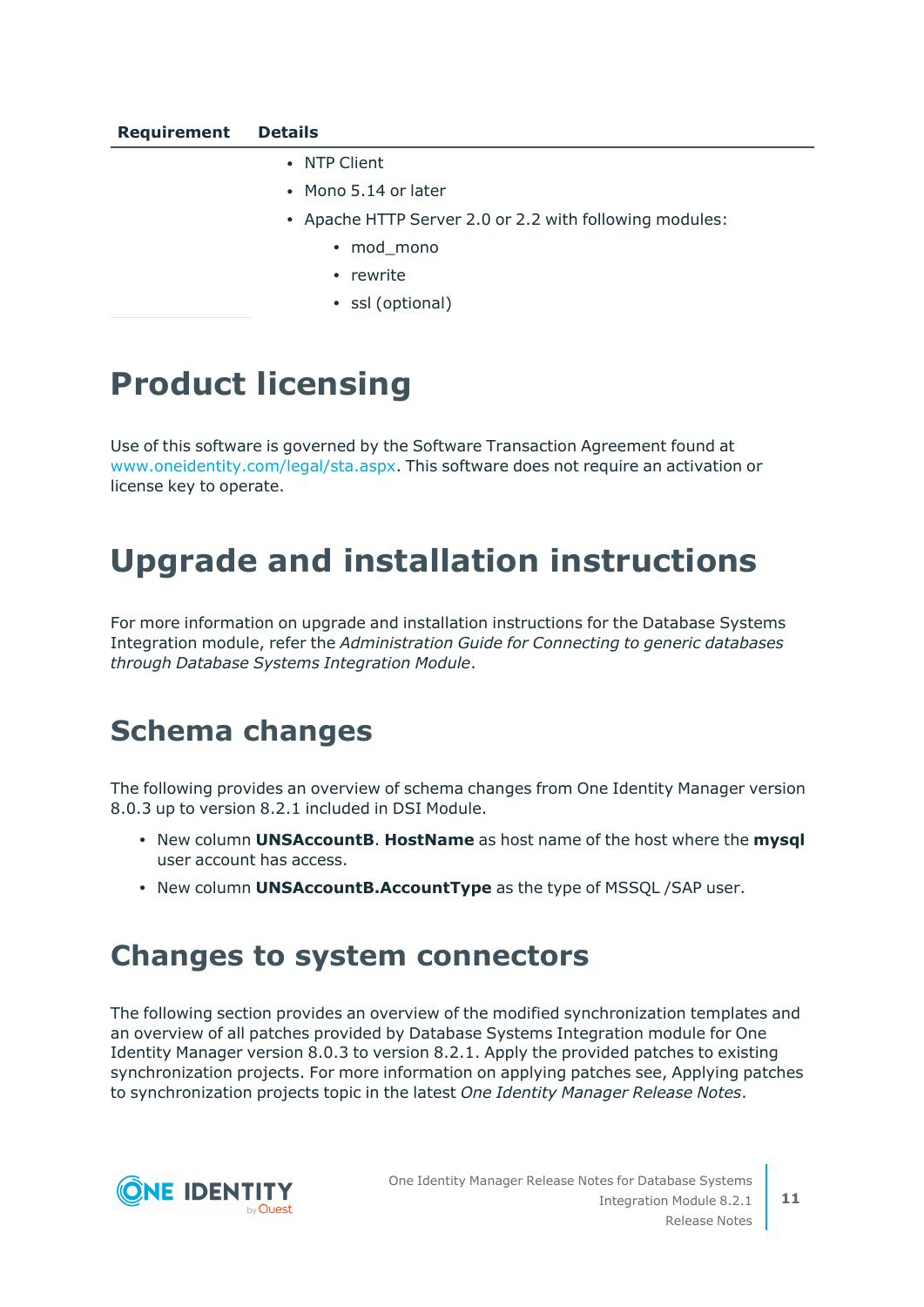### **Configuration file changes in Database Systems Integration module**

The configuration files mentioned here must be updated to reflect the latest changes.

- MSSQL Database Level configuration file
- MSSql Server Level configuration file
- SAPSql configuration file

### *Applying changes to the configuration file*

- 1. Open the Synchronization Editor and open an existing synchronization project.
- 2. Navigate to the required **Target System** in the left pane.
- 3. Click **Edit Connection**.

The target system connection wizard is displayed.

- 4. Click Next till the Load configuration page is displayed.
- 5. Select the configuration file and complete the connection.
- 6. Click **Commit to database**.

The updated configuration file is loaded for the existing synchronization project.

### **Modified synchronization templates**

The following topic provides an overview of the modified synchronization templates. Patches are available for updating synchronization templates in the existing synchronization projects. For more information on patches, see *Patches for synchronization projects* topic in *One Identity Manager Release notes*.

### **Table 9: Modified synchronization templates**

| <b>Module</b>               | <b>Synchronization template</b>    | <b>Type of Modification</b> |
|-----------------------------|------------------------------------|-----------------------------|
| Database System Integration | MSSql DB Level Template            | Changed                     |
|                             | <b>MSSql Server Level Template</b> | Changed                     |
|                             | Oracle Database Template           | Changed                     |
|                             | <b>SAP HANA Template</b>           | Changed                     |

### **Patches for synchronization projects**

The following is a list of all patches provided in the Database Systems Integration Module for One Identity Manager 8.2.1 synchronization projects.

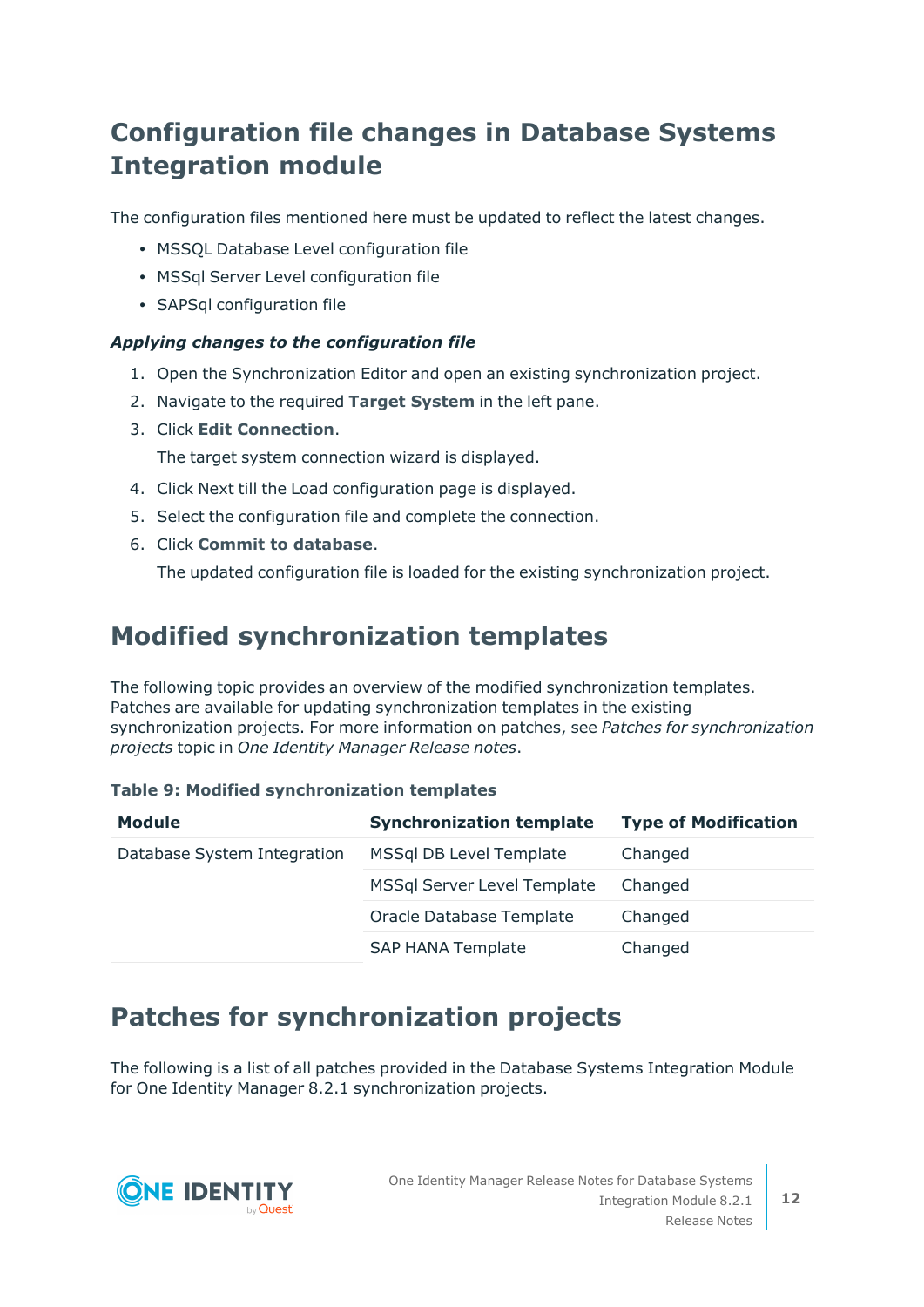| <b>Patch ID</b> | <b>Patch</b>                                                                                                 | <b>Description</b>                                                                                              | <b>Issue</b><br>ΙD      |
|-----------------|--------------------------------------------------------------------------------------------------------------|-----------------------------------------------------------------------------------------------------------------|-------------------------|
| VSTS#114678     | Add mappings for <b>Accoun-</b><br>tType and Canonicalname<br>in Database Systems Integ-<br>ration templates | Add mappings for <b>Accoun-</b><br>tType and Canon-<br>icalname in Database<br>Systems Integration<br>templates | 114678<br>and<br>124586 |

#### **Table 10: Patches for synchronization projects**

IMPORTANT: After the patch installation, run the initial synchronization for the Database Target Systems.

### **More resources**

Additional information is available from the following:

- One Identity [Manager](https://support.oneidentity.com/identity-manager/) support
- One Identity Manager online [documentation](https://support.oneidentity.com/identity-manager/technical-documents/)
- Identity and Access [Management](https://www.quest.com/community/one-identity/identity-manager/f/identity-manager-forum) community
- One Identity [Manager](https://support.oneidentity.com/identity-manager/training) training portal

## **Globalization**

This section contains information about installing and operating this product in non-English configurations, such as those needed by customers outside of North America. This section does not replace the materials about supported platforms and configurations found elsewhere in the product documentation.

This release is Unicode-enabled and supports any character set. It supports simultaneous operation with multilingual data. This release is targeted to support operations in the following regions: North America, Western Europe and Latin America, Central and Eastern Europe. The release is localized in the following languages: **German**. This version has the following capabilities or constraints: Other languages, designated for the Web UI, are provided in the product One Identity Manager Language Pack.

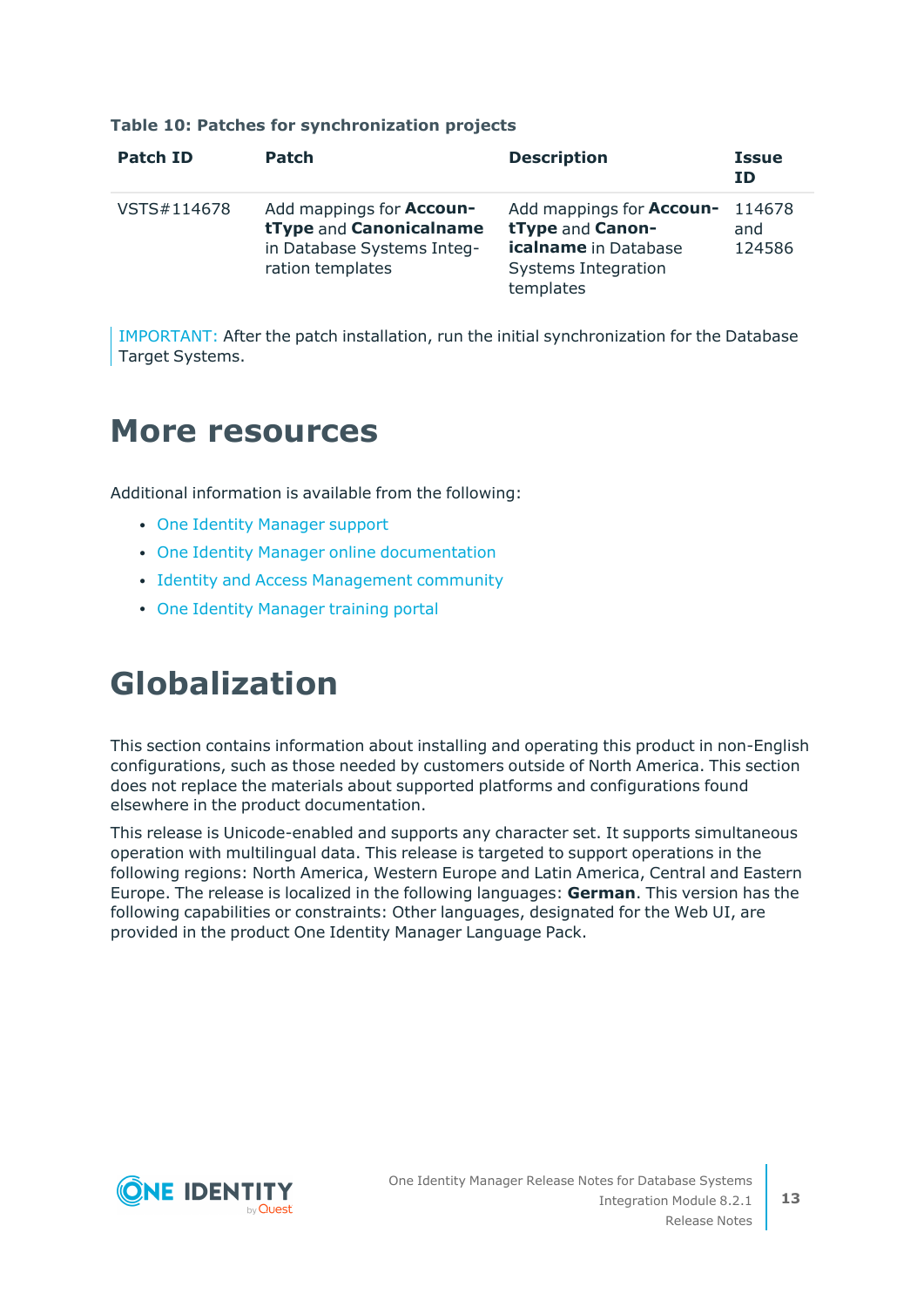# **About us**

One Identity solutions eliminate the complexities and time-consuming processes often required to govern identities, manage privileged accounts and control access. Our solutions enhance business agility while addressing your IAM challenges with on-premises, cloud and hybrid environments.

## **Contacting us**

For sales and other inquiries, such as licensing, support, and renewals, visit [https://www.oneidentity.com/company/contact-us.aspx.](https://www.oneidentity.com/company/contact-us.aspx)

## **Technical support resources**

Technical support is available to One Identity customers with a valid maintenance contract and customers who have trial versions. You can access the Support Portal at [https://support.oneidentity.com/.](https://support.oneidentity.com/)

The Support Portal provides self-help tools you can use to solve problems quickly and independently, 24 hours a day, 365 days a year. The Support Portal enables you to:

- Submit and manage a Service Request
- View Knowledge Base articles
- Sign up for product notifications
- Download software and technical documentation
- View how-to videos at [www.YouTube.com/OneIdentity](http://www.youtube.com/OneIdentity)
- Engage in community discussions
- Chat with support engineers online
- View services to assist you with your product